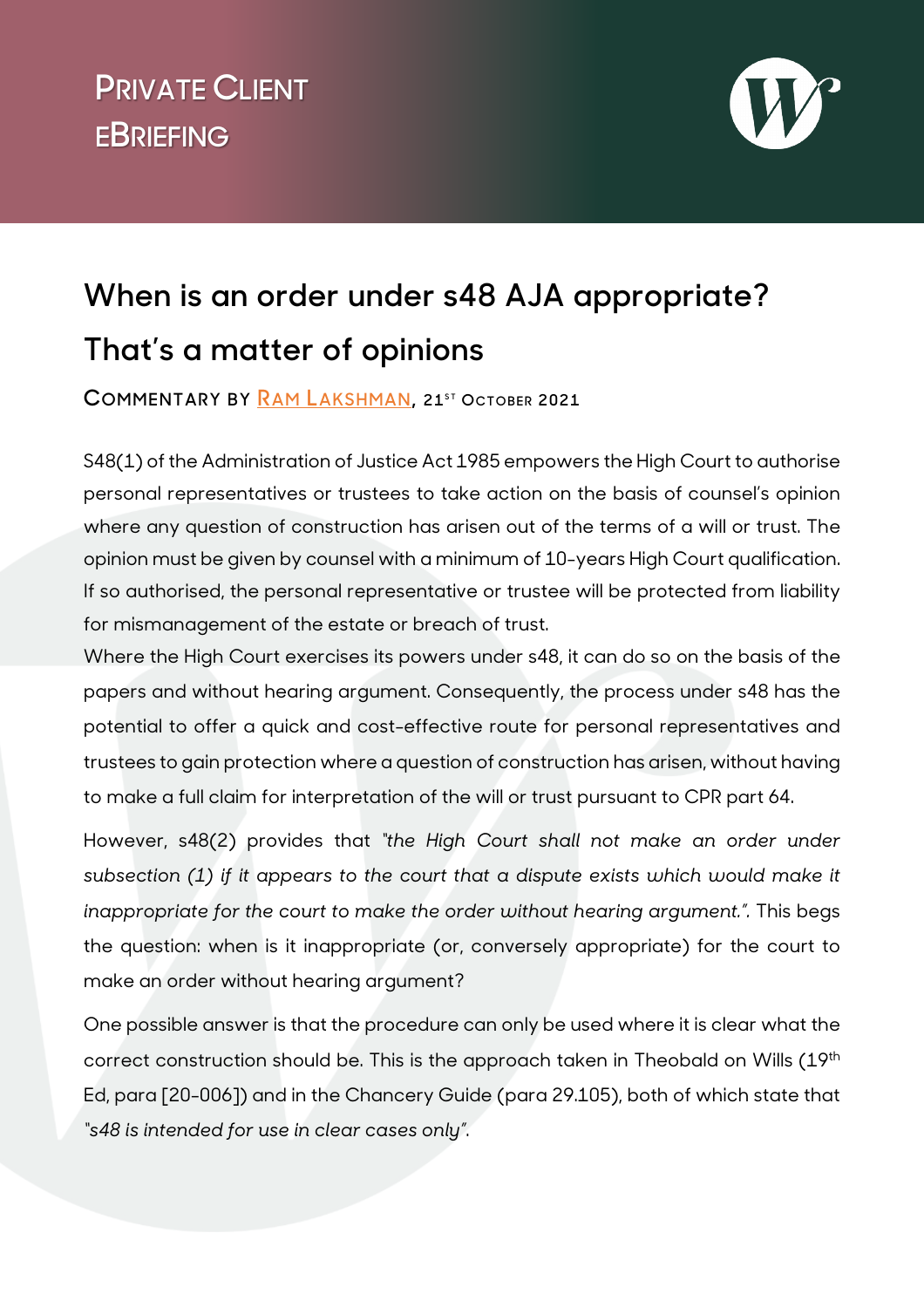Yet this answer must be overly simplistic. It cannot be the case that s48 can only be used where it is clear what the correct construction should be:

- Firstly, if it was clear what the correct construction should be, then arguably there would be no *"question of construction"* as required under the Act;
- Secondly, if it was clear what the correct construction should be, then there would be no reason for the personal representatives or trustees to seek the advice of experienced counsel;
- Thirdly, if it was clear what the correct construction should be, then the personal representations or trustees could confidently act in accordance with the opinion of counsel, without requiring the authorisation of the court.

Defenders of Theobald and the Chancery Guide are likely to be jumping to their feet at this point: what the authors of these texts surely meant was not that it must be completely clear what the correct construction should be, but just that it must be clear *enough*. But this response raises more questions than it answers. Just how clear must the question of construction be for it to be suitable for determination without hearing argument?

This article aims to provide guidance to trustees and personal representatives (and their legal advisers) who are considering making use of the s48 procedure. Part (A) sets out the requirements for an application and the process which is to be followed. Part (B) then considers the question of when it is appropriate to make an application under s48 AJA, having regard to the cases on this subject.

## **(A) The process under s48 AJA**

In order for an order to be made under s48 AJA, the following requirements must be met:

- 1) A question of construction must have arisen out of the terms of a will or trust;
- 2) An opinion in writing must have been obtained on that question by the personal representatives or trustees under the will or trust;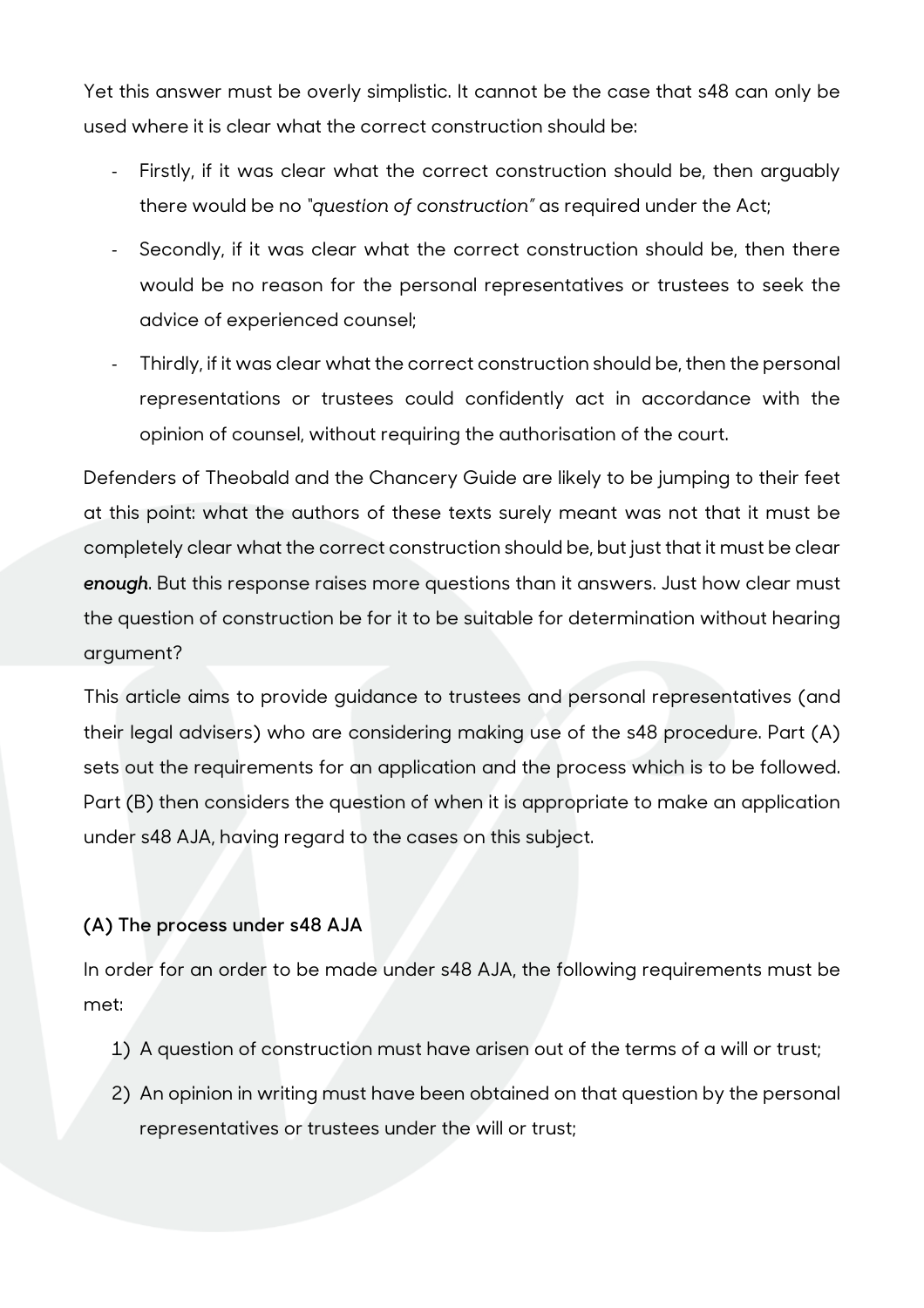- 3) The opinion in writing must have been given by a person who has a 10-year High Court qualification, within the meaning of s71 of the Courts and Legal Services Act 1990 (a **Qualified Person**);
- 4) An application to the High Court must be made by the personal representatives or trustees;
- 5) The application must be asking the court to authorise the personal representatives or trustees to take steps in reliance of the said opinion;
- 6) There must be no dispute which makes it inappropriate for the court to make the order without hearing argument.

Further guidance as to the process for making an application is set out in the Chancery Guide (at paras 29.29 onwards). The application should be made using a Part 8 claim form, without naming a defendant.

The application should be supported by a witness statement or affidavit exhibiting:

- 1) Copies of all relevant documents;
- 2) Instructions to the Qualified Person;
- 3) The Qualified Person's Opinion; and
- 4) Draft terms of the desired order.

The witness statement or affidavit should state:

- 1) the reason for the application;
- 2) the names of all persons who are, or may be, affected by the order sought;
- 3) all surrounding circumstances admissible and relevant in construing the document;
- 4) the date of qualification of the Qualified Person and his or her experience in the construction of trust documents;
- 5) The approximate value of the fund or property in question;
- 6) Whether it is known to the applicant that a dispute exists and, if so, details of such dispute; and
- 7) What steps are proposed to be taken in reliance on the opinion.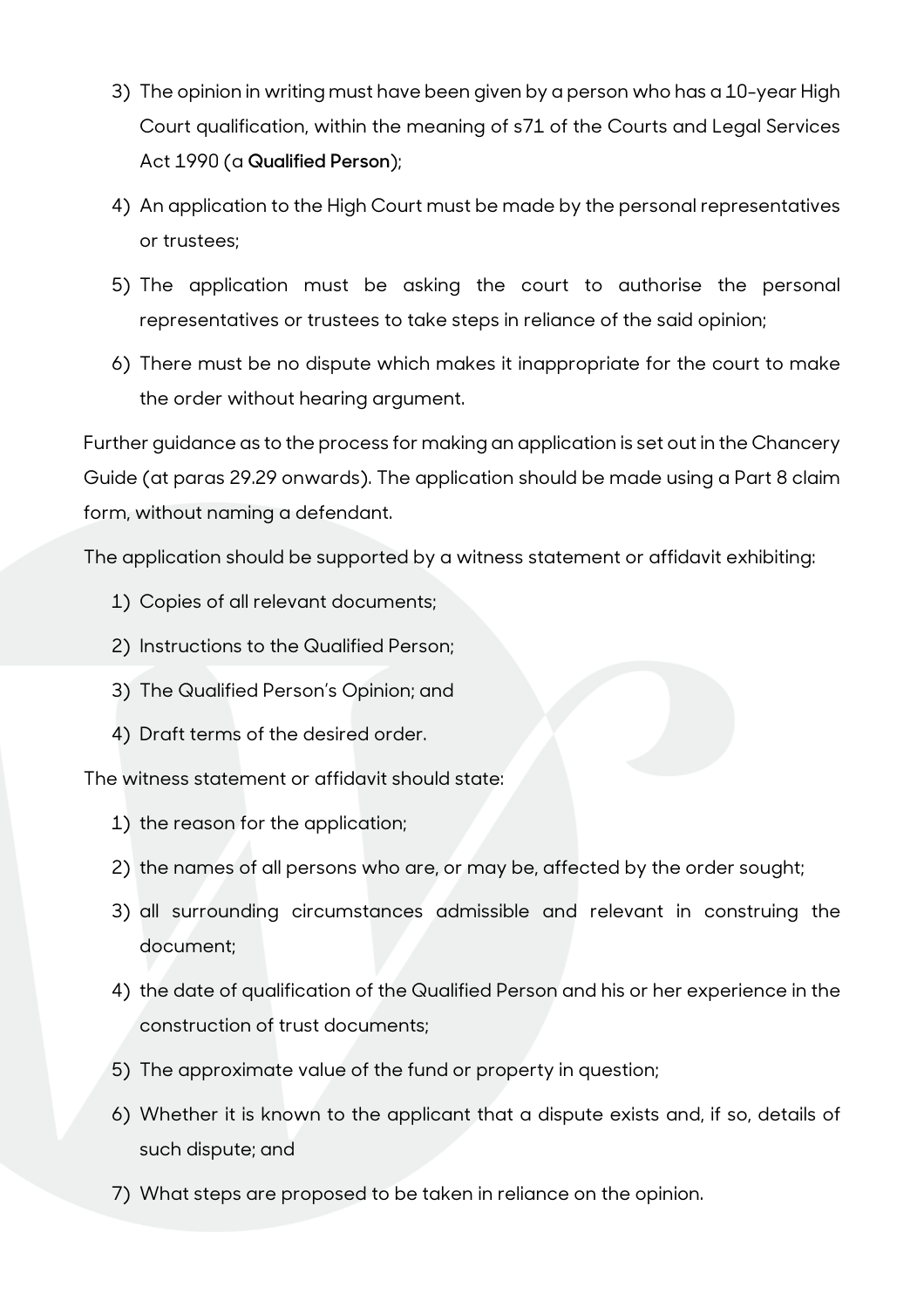The file will initially go before a Master, who will consider whether the evidence is complete and, if so, whether she can deal with it herself or whether it is necessary to send the file to the Judge. If the Master or Judge is satisfied that the order sought is appropriate, it will be made and sent to the applicant. Alternatively, the Master or Judge might direct that further information is required or that notices should be served on parties who might be affected by any order made (ie: the potential beneficiaries under the will or trust).

If an order is made, the effect will be to protect the personal representatives or trustees from liability for misadministration of the estate or breach of trust. It will not determine the substantive question of construction, and the beneficiaries will remain free to contend later for a different construction and, if necessary, follow any estate property distributed in reliance on the order.

## **(B) When is an order appropriate**

A useful starting point is the case of *Greenwold v Pike* [2007] EWHC 2202. The issue in that case was whether the word "spouse" used in a settlement included a "widow". The trustees applied for an order under s48 to administer the estate on the basis that "spouse" did include "widow". This was in accordance with an opinion which had been given by Mr Michael Waterworth of counsel.

However, prior to coming before the court, the trustees received an opinion from Mr [Brian Green QC](https://www.wilberforce.co.uk/people/brian-green) which stated that, in the absence of evidence as to conversations which were had between the deceased and the draftsman of the will, he considered it by no means clear that the clause should be construed so that "spouse" included widow.

Mr Justice Briggs held that the case was not appropriate for making an order under s48. In particular, he held that:

1) He was not persuaded that the evidence of conversations which were had been the deceased and the draftsman could be taken into account in determining an application under s48, which deals with questions of construction and not rectification.